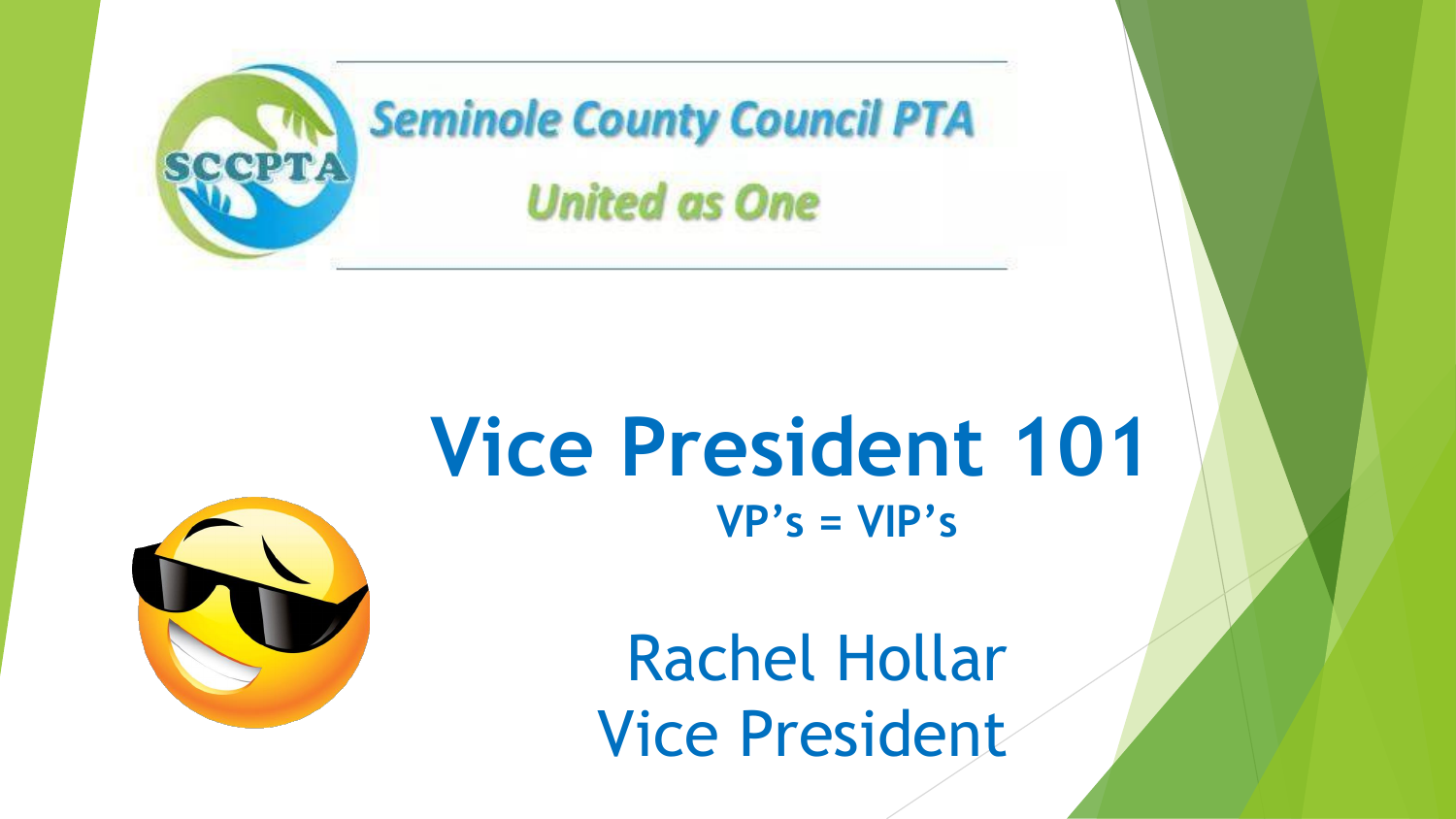

#### **Every Child. One Voice.**

PTA's mission is to make every child's potential a reality by engaging and empowering families and communities to advocate for all children.

#### **Cada niño. Una voz.**

La misión de la PTA es hacer realidad el potencial de cada niño mediante la participación y el empoderamiento de las familias y comunidades para defender a todos los niños.



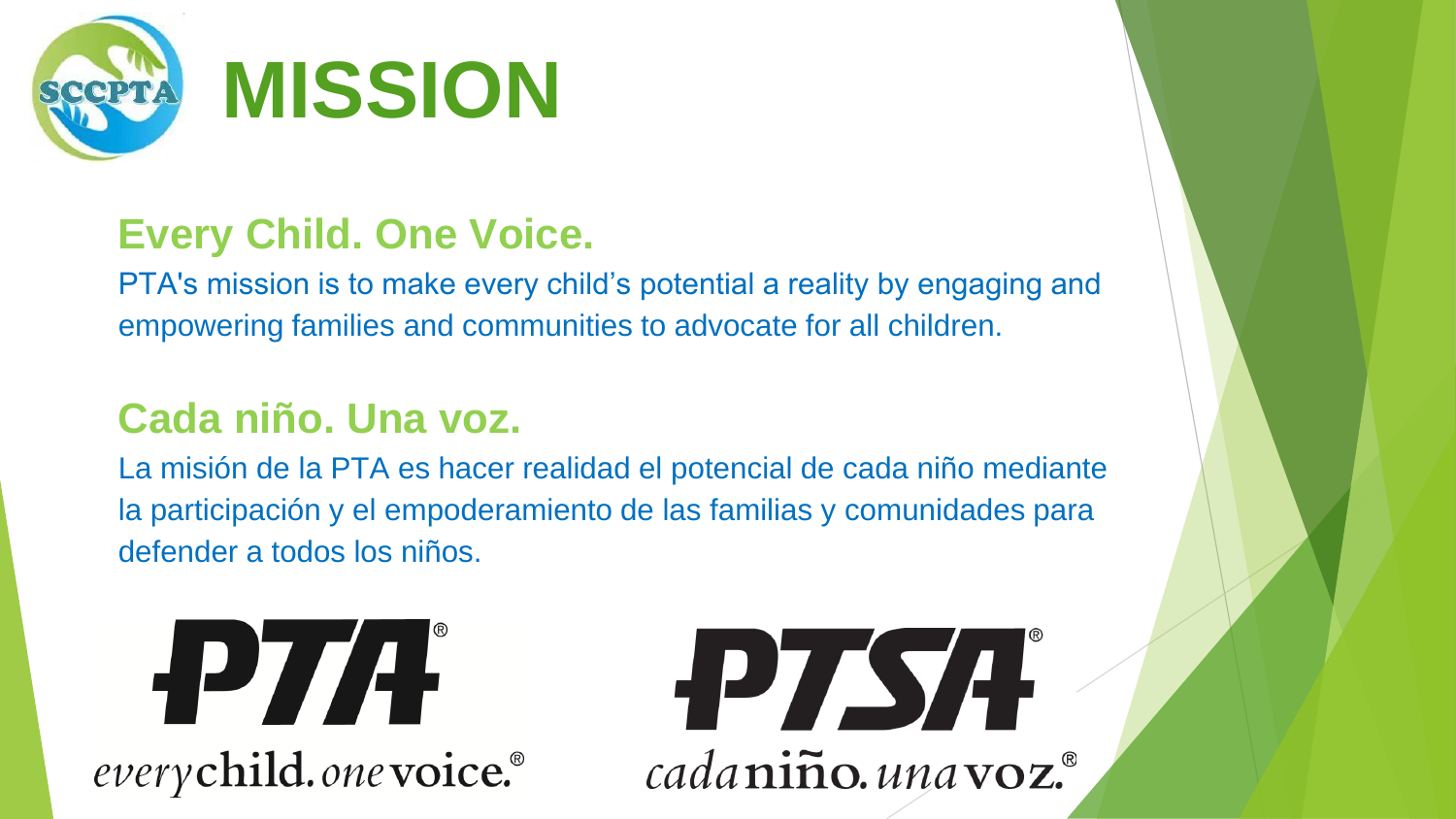

## **General Board Structure**

## **Executive Committee**

- **AKA Officers**
- **Elected by the General Membership**
- **Consists of:**
	- **President**
	- **Vice President (s)**
	- **Secretary (ies)**
	- **Treasurer**
	- (Check bylaws for full list)
- **Board meeting attendance required**
- **Must be a current PTA/PTSA member.**
- **Voting Member**

## **Executive Board**

• **Consists of:**

**Executive Committee Standing Committee Chairs Principal (or representative) Student (PTSA only)**

- **Standing Committee Chairs Appointed by the elected officers and must submit plans of work for board approval.**
- **Board meeting attendance required**
- **Must be a current PTA/PTSA member.**
- **Voting Member**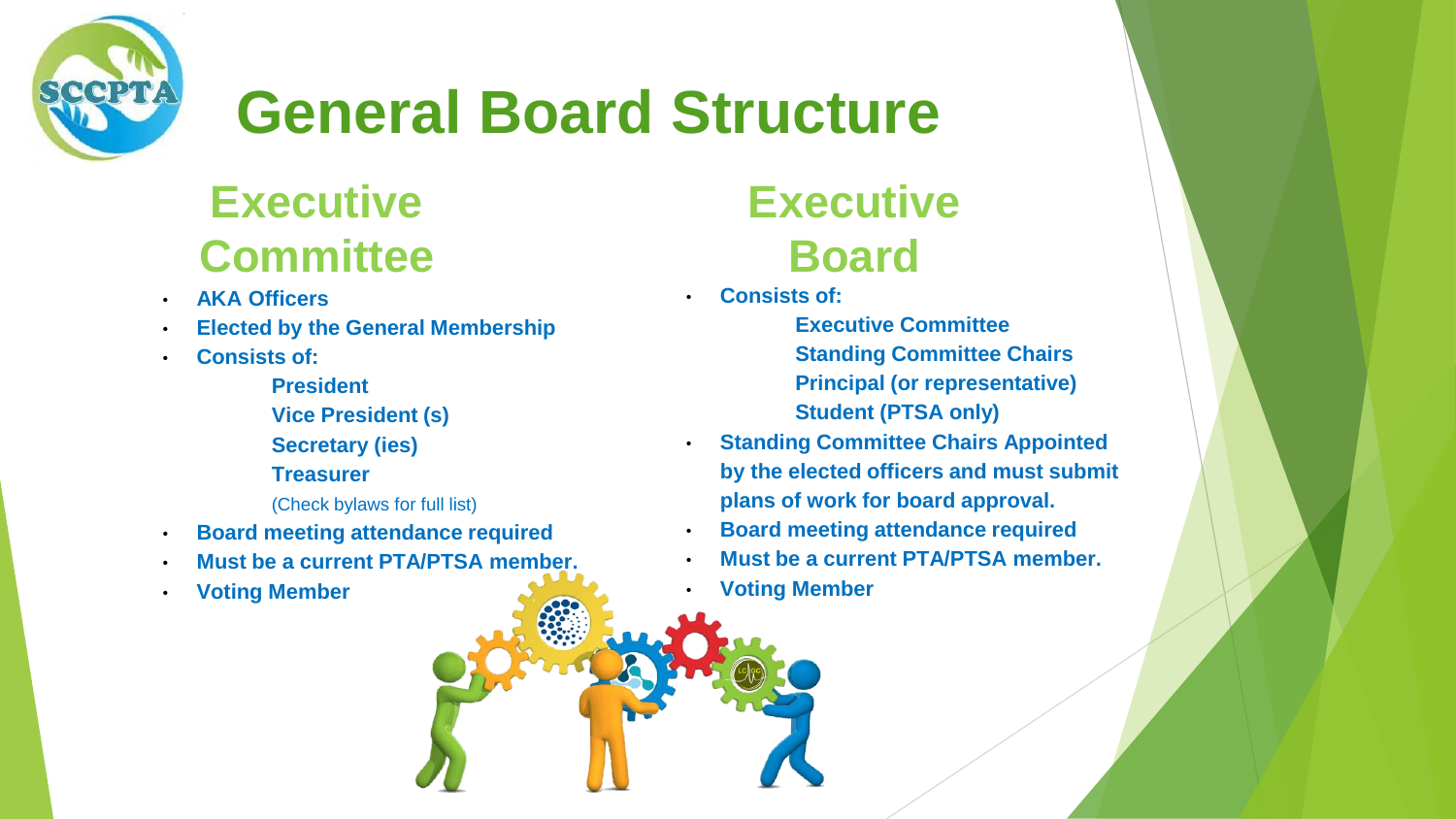## **Bylaws for VP's**

**Section 2.** The vice-president(s) shall act as aide(s) to the president (or as set out in Standing Rules/Policies and Procedures) and shall (in their designated order) perform the duties of the president in the absence or disability of that officer to act.

**Section 4. Vacancies:** A vacancy occurring in the office of president shall be filled for the remainder of the unexpired term by the vice president. A vacancy occurring in any other office shall be filled for the unexpired term by a person elected by a majority vote of the executive board on which they shall serve, notice of such election having been given.

Please read the rest of the bylaws and keep them handy. These two alone will not help you pass GO.

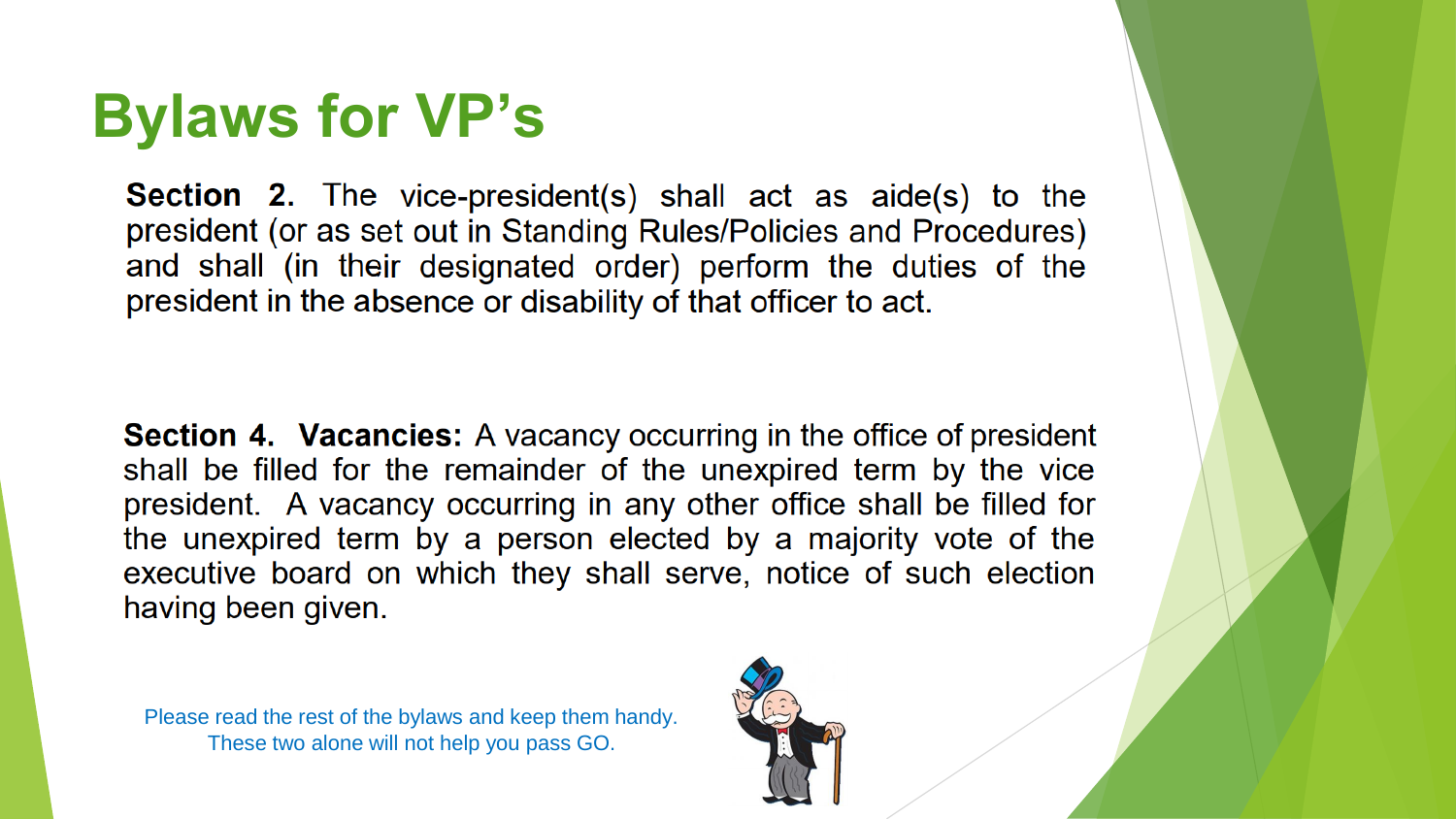

**Specific Duties What VP are you?**

VP of Membership VP of Ways & Means VP of Programs VP of Advocacy VP of Operations VP of Engagement VP of Events

VP of Outreach VP of Volunteers VP of Communication VP of Operations VP of Development VP of DEI VP of Support







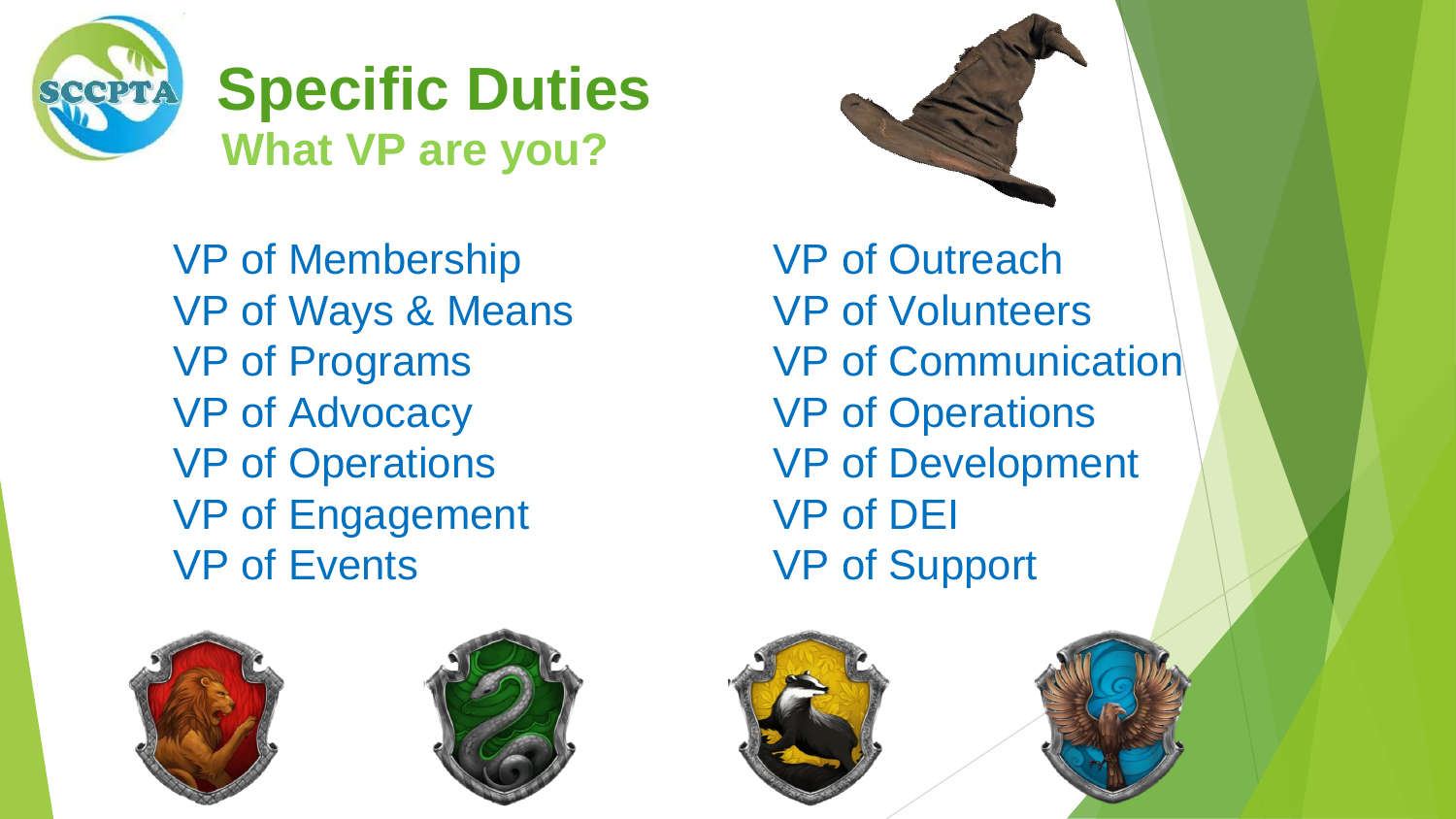

- Help further the team's goals and purposes.
- Support the president both emotionally and mentally.
- Act on behalf of the president when directed to do so.
- Be a sounding board / provide Constructive **Feedback**
- Maintain good financial stewardship.
- Ask open-ended questions to engage your team.
- Help boost team morale talk up your team!



**Learn all you can - attend training, read bylaws / standing rules / Kit of Materials, read about the PTA programs and resources.**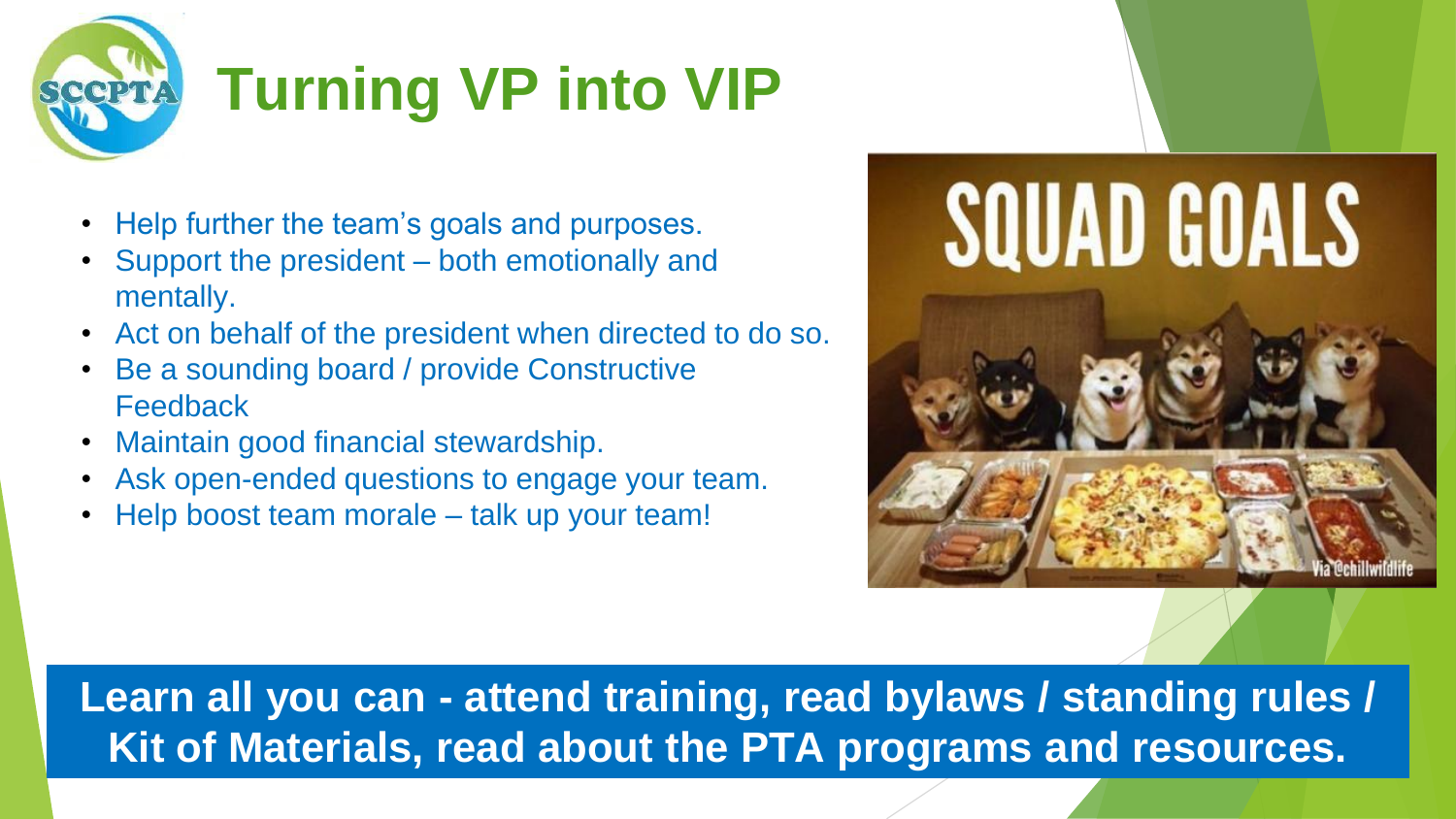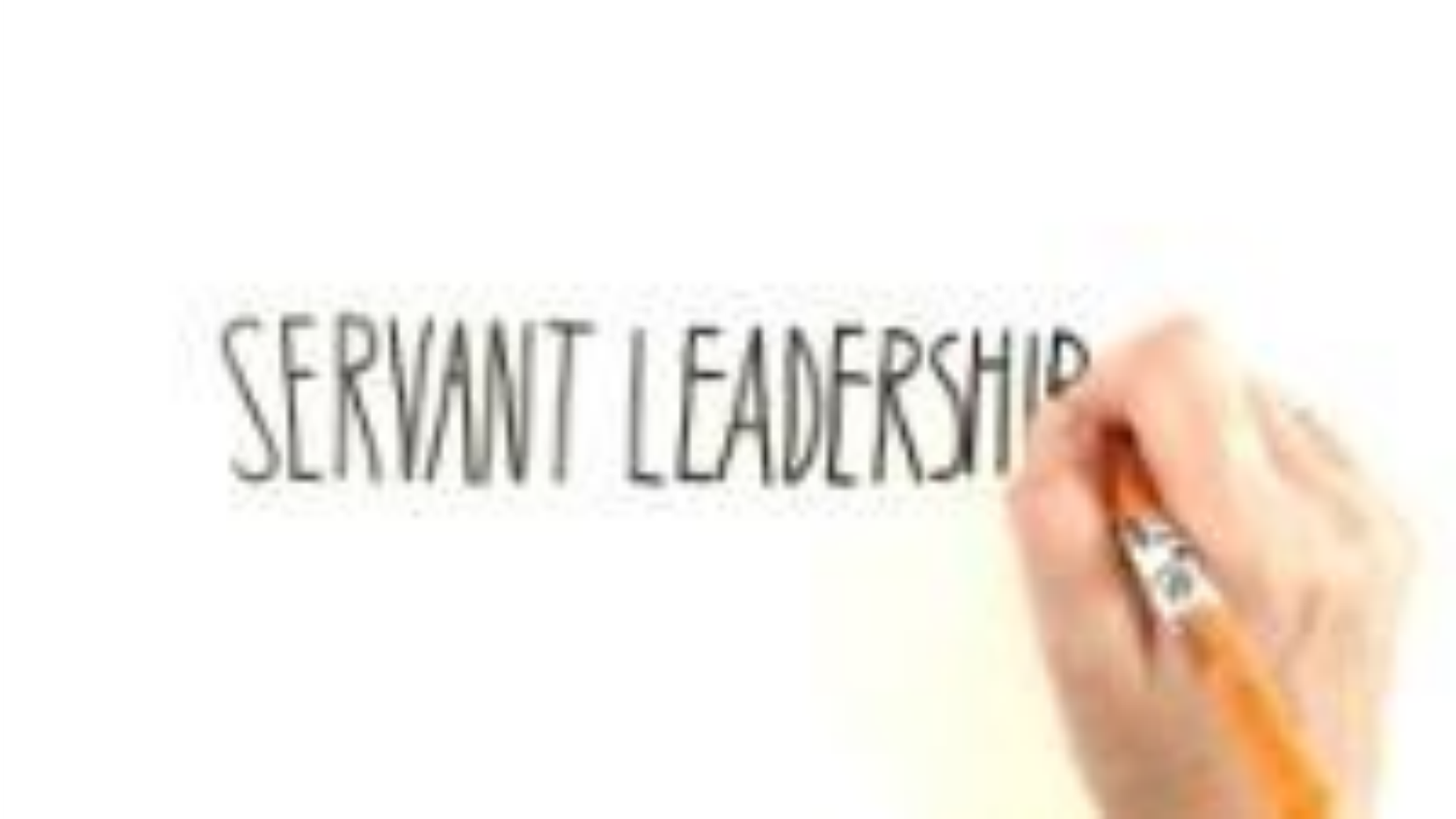## **Developing Leadership Attributes**

#### The Top 10 Leadership Competencies, Grouped Into Five Themes

When 195 global leaders were asked to rate 74 qualities, these rose to the top.

| <b>Strong ethics &amp; safety</b> | 67% Has high ethical and moral standards                            |
|-----------------------------------|---------------------------------------------------------------------|
| <b>Self-organizing</b>            | Provides goals and objectives with loose guidelines/direction<br>59 |
|                                   | 56 Clearly communicates expectations                                |
| <b>Efficient learning</b>         | 52 Has the flexibility to change opinions                           |
| <b>Nurtures growth</b>            | 43 Is committed to my ongoing training                              |
| <b>Connection &amp; belonging</b> | 42 Communicates often and openly                                    |
|                                   | Is open to new ideas and approaches<br>39                           |
|                                   | Creates a feeling of succeeding and failing together<br>38          |
|                                   | Helps me grow into a next-generation leader<br>38                   |
|                                   | Provides safety for trial and error<br>37                           |

#### **PERCENTAGE OF RESPONDENTS**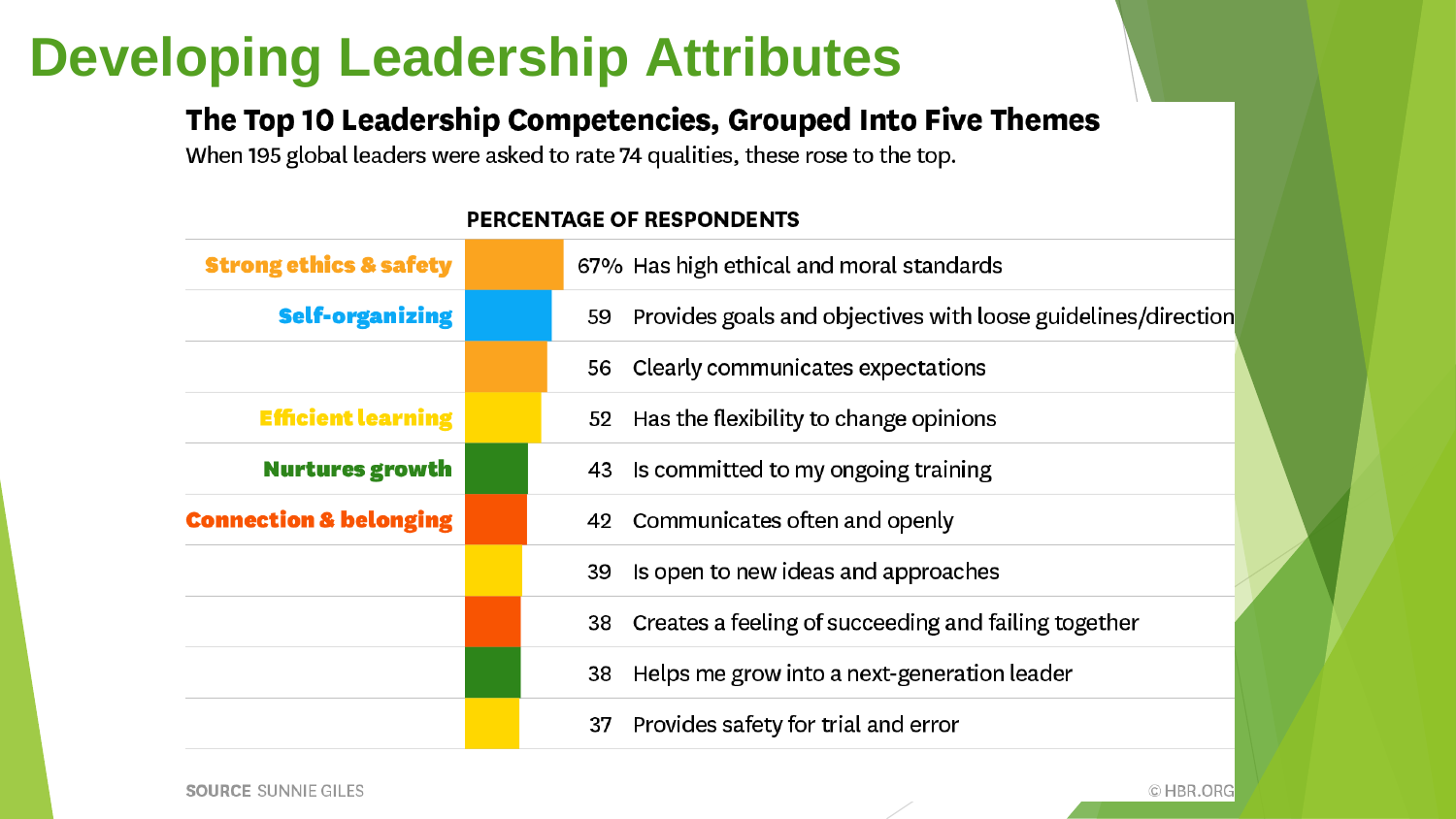# **The Heart of a Servant Leader**

- Ask for other's opinion and be open to receiving it.
- Seek to be informed rather than seeking to be "right."
- Let others see you serve, but don't seek recognition.
- People don't care how much you know until they know how much you care.
- Invest in your people. Ask people how they are and care about the answer.
- Don't place restrictions on your willingness to serve.
- Don't forget the small things. These are what build relationships and trust.
- Be willing to sit down and talk when someone has done something that is frustrating. Miscommunication is the #1 cause of arguments.

Being a leader is not about being **in charge**. It's about taking care of those **in your charge.**